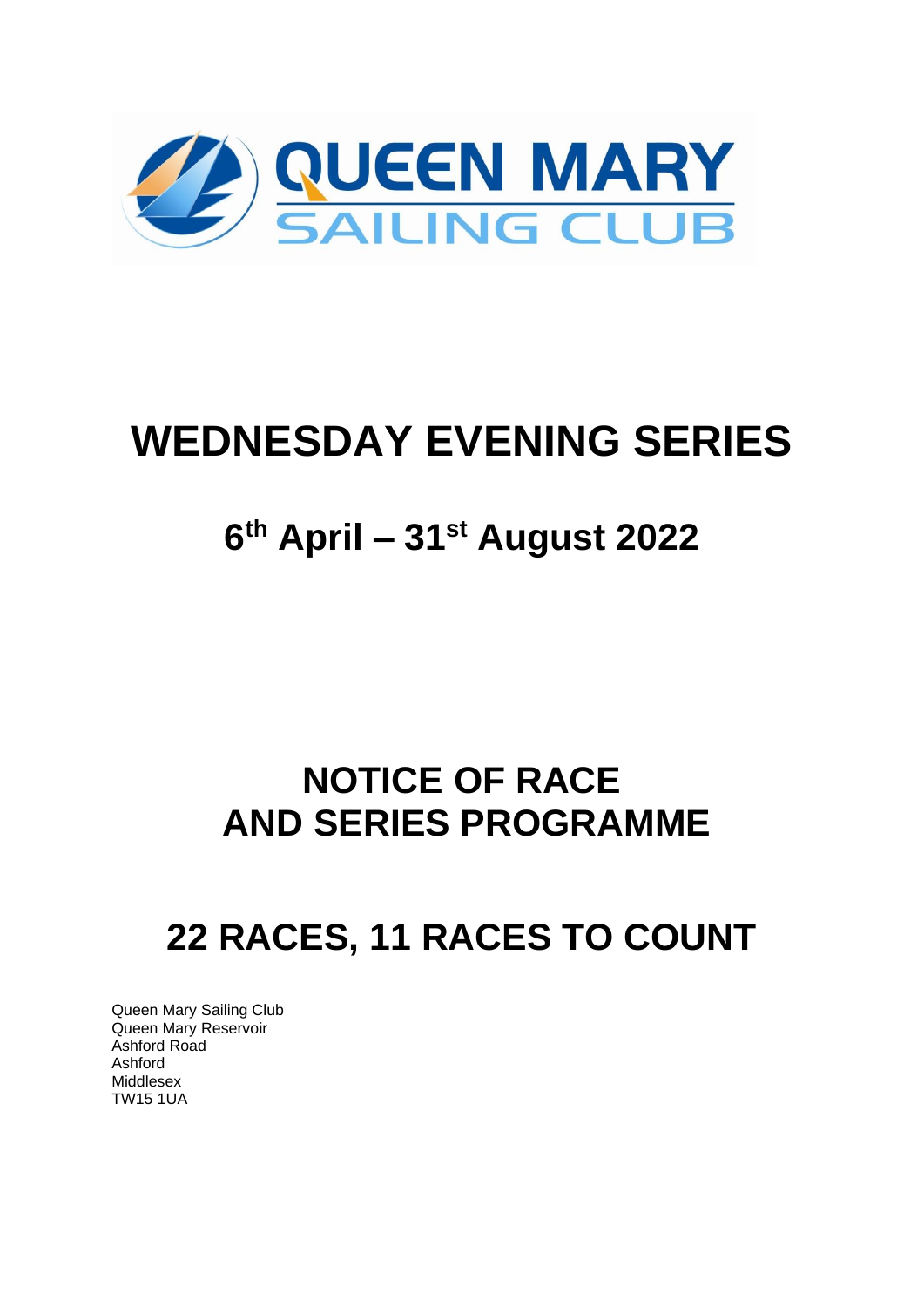## **QUEEN MARY SAILING CLUB WEDNESDAY EVENING SERIES NOTICE OF RACE**

## **1. RULES**

- 1.1. The event is governed by the rules as defined in *The Racing Rules of Sailing.*
- 1.2. The bye-laws of Queen Mary Sailing Club, available at [https://www.queenmary.org.uk/club/club-documents,](https://www.queenmary.org.uk/club/club-documents) apply. NOTE: Dogs (with the exception of guide dogs) are not permitted on the Club's land.
- 1.3 Bye-law 14 Parking**:** Boats associated with cars parked on the upper (clubhouse) level during a race will be disqualified from that race without a hearing. This changes RRS 63.1 and A5.1.
- 1.4 RRS 40.1 applies changed to read as follows: "All persons shall at all times when afloat, on the pontoons or on the sloping banks of the reservoir wear a personal flotation device appropriate to their weight. A wetsuit or drysuit does not constitute a personal flotation device." Failure to comply with RRS 40.1 as changed will result in disqualification without a hearing. This changes RRS 63.1 and A5.1.
- 1.5 The Post-Race Penalty, Advisory Hearing and RYA Arbitration procedures of the RYA Rules Disputes Procedures will be available as detailed in the current RYA Racing Rules Guidance.

#### **2. SAILING INSTRUCTIONS**

2.1 The Sailing Instructions will be available not later than 09:30 hrs on the day before the scheduled first race of the event at [https://www.queenmary.org.uk/racing/club](https://www.queenmary.org.uk/racing/club-racing)[racing.](https://www.queenmary.org.uk/racing/club-racing)

### **3. COMMUNICATIONS**

- If, due to adverse weather conditions or for any other reason, a decision to cancel is taken prior to the scheduled date of a race, a cancellation notice will be published on the Club's website by 18.00 hours on the day before the race is due to take place.
- 3.2 [DP] While racing, except in an emergency, a boat shall not make radio or mobile telephone transmissions and shall not receive radio or mobile telephone communications that are not available to all boats.

## **4. ELIGIBILITY AND ENTRY**

- The event is open to all dinghy classes and QMSC approved classes of multi-hulls, keelboats and windsurf boards. All boats must be helmed by Club members or temporary Club members or members of staff who are paid-up members of the RYA. Members of staff will only be eligible to win the staff prize.
- 4.2 [DP] Each boat intending to participate shall enter the series online at [https://www.queenmary.org.uk/racing/club-racing/.](https://www.queenmary.org.uk/racing/club-racing/) By participating in the series, competitors agree to follow the Guidelines for Observing COVID-19 Restrictions on the booking page (and as amended from time to time).

#### **5. FEES**

5.1 [DP] The current Club membership fees must be paid by the helm or person-incharge before competing in any race.

#### **6. NOT USED**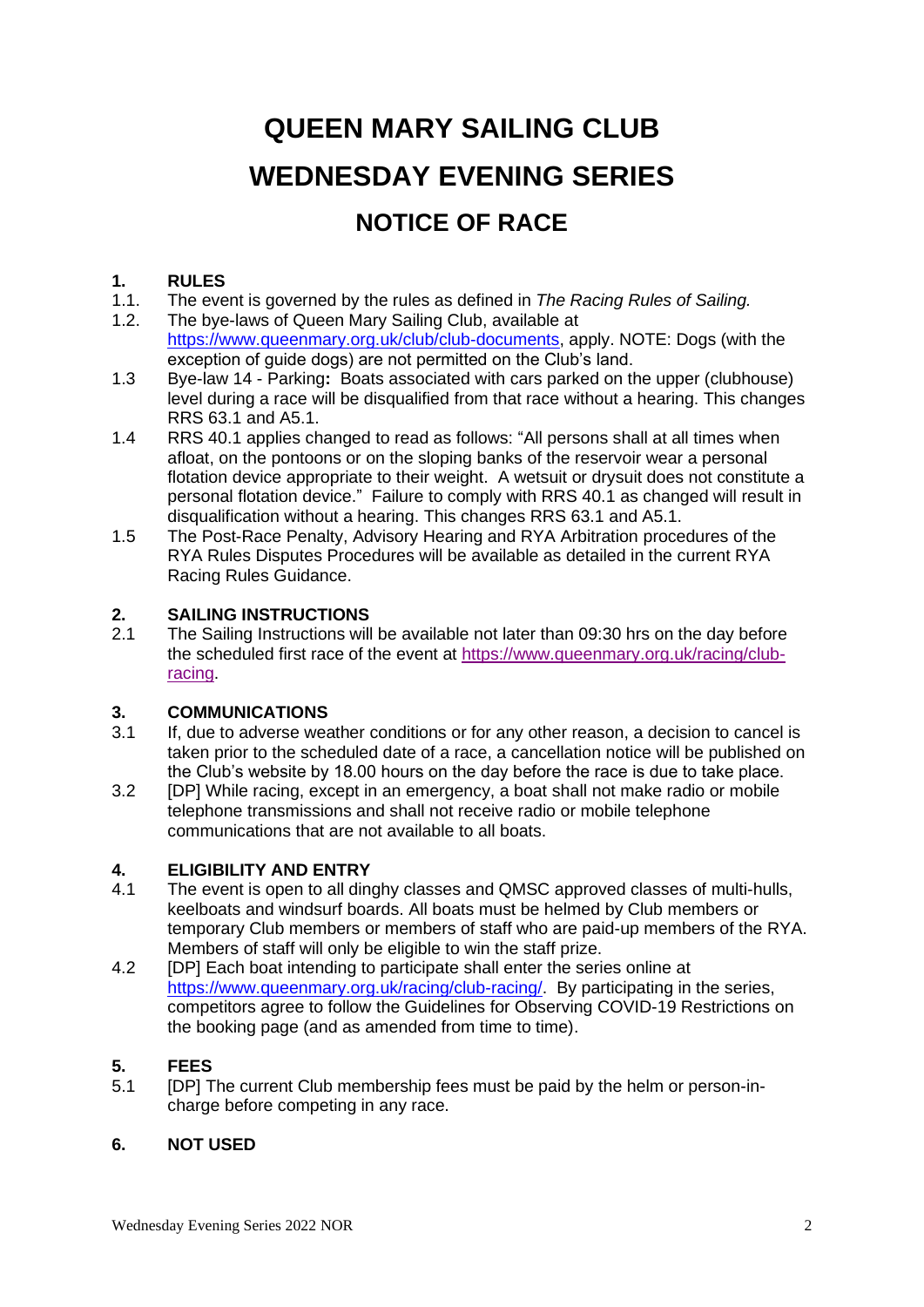#### **7. ADVERTISING**

7.1 Advertising will be allowed in accordance with the Class Rules of the competing classes.

#### **8 NOT USED**

#### **9. SCHEDULE**

9.1 From 6th April to 31st August, there will be one average lap time handicap race every Wednesday. Each race will have two separate starts - Start 1 (General) for all classes other than ILCA 7 / ILCA 6 and Start 2 (ILCA) for ILCA 7 / ILCA 6 - but with the results being aggregated to produce one single set of overall results for the race.

| <b>WARNING SIGNAL</b> | <b>CLASSES</b>                          | <b>CLASS WARNING FLAG</b> |
|-----------------------|-----------------------------------------|---------------------------|
| Start 1 - 18:57       | General                                 | "Н"                       |
| Start $2 - 19:00$     | ILCA 7 / Laser<br>ILCA 6 / Laser Radial | ILCA                      |

#### **10. MEASUREMENT AND EQUIPMENT INSPECTION**

10.1 A boat may be required to produce a valid measurement certificate.

#### **11 NOT USED**

#### **12. VENUE**

12.1 The venue will be Queen Mary Reservoir.

#### **13. THE COURSES**

13.1. The courses to be sailed in the event are described in the Sailing Instructions.

#### **14. PENALTY SYSTEM**

14.1 For multi-hull classes, the Two-Turns Penalty is replaced by the One-Turn Penalty. This changes RRS 44.1.

## **15. SCORING**

- 4 races are required to be completed to constitute a series.
- 15.2 An entrant must complete 33% (rounded up) of the races constituting the series to qualify for a position and prize.
- 15.3. (a) When fewer than 5 races have been completed, a boat's series score will be the total of her race scores.

(b) When from 5 to 8 races have been completed, a boat's series score will be the total of her best four race scores.

(c) When 9 or more races have been completed, a boat's series score will be the total of the best 50% (rounded up) of her race scores.

15.4 The QMSC handicaps as listed in the Appendix will apply: (a) Boats' scores will be based on corrected average lap time with lesser times being given higher places.

(b) A boat's average lap time will be her elapsed time divided by the number of laps completed.

(c) Corrected times will be calculated by the Portsmouth Yardstick system using Queen Mary handicap numbers as assigned in the Appendix to this Notice of Race. (d) Queen Mary handicap numbers will not be adjusted for the duration of the series.

15.5 Rule A5-3 applies.

#### **16-21. NOT USED.**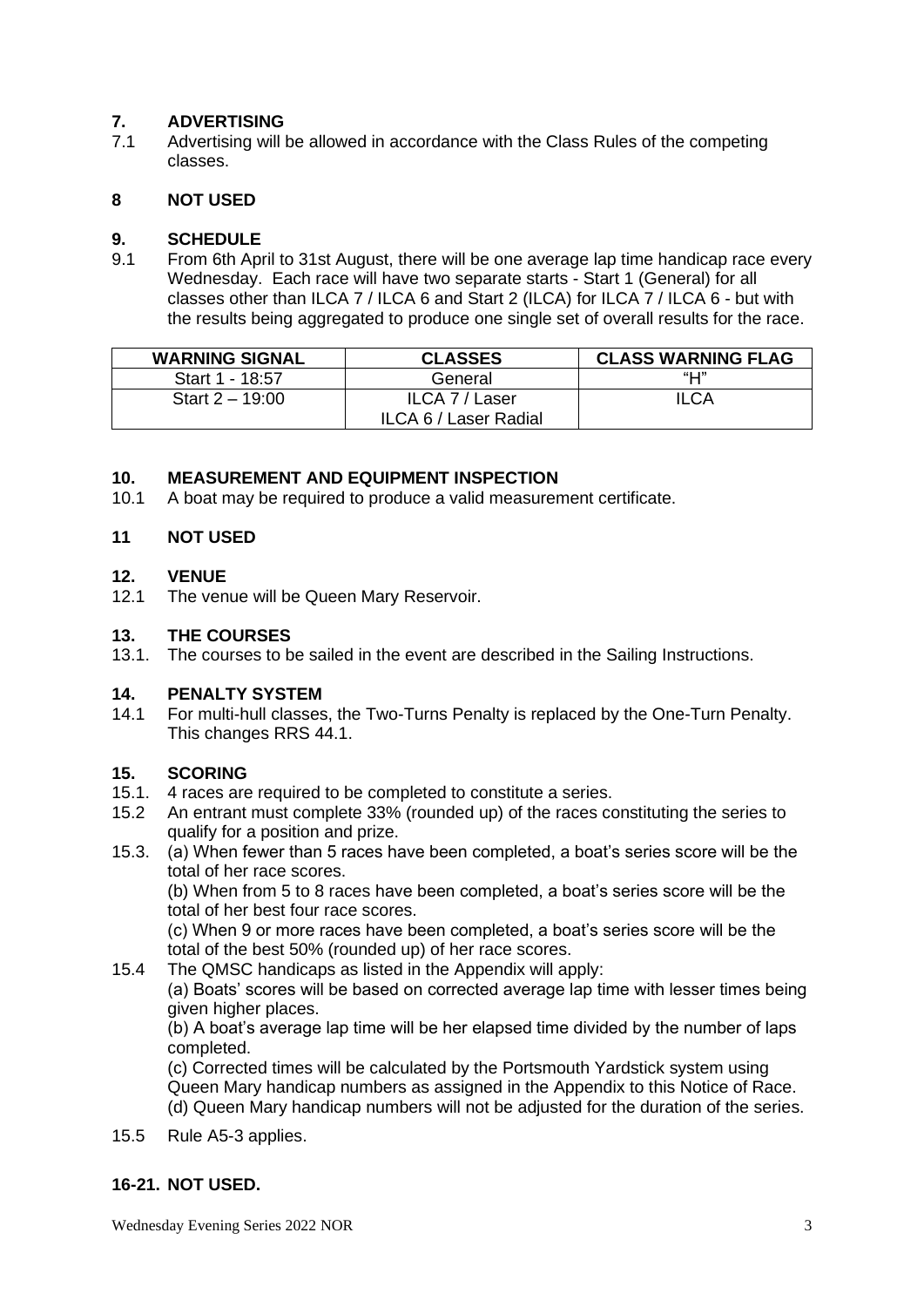#### **22. RISK STATEMENT**

- 22.1 RRS 3 states: "The responsibility for a boat's decision to participate in a race or to continue racing is hers alone". Sailing is by its nature an unpredictable sport and therefore inherently involves an element of risk. By taking part in the event, each competitor agrees and acknowledges that:
- (a) They are aware of the inherent element of risk involved in the sport and accept responsibility for the exposure of themselves, their crew and their boat to such inherent risk whilst taking part in the event;
- (b) They are responsible for the safety of themselves, their crew, their boat and their other property whether afloat or ashore;
- (c) They accept responsibility for any injury, damage or loss to the extent caused by their own actions or omissions;
- (d) Their boat is in good order, equipped to sail in the event and they are fit to participate;
- (e) The provision of a race management team, patrol boats and other officials and volunteers by the event organiser does not relieve them of their own responsibilities;
- (f) The provision of patrol boat cover is limited to such assistance, particularly in extreme weather conditions, as can be practically provided in the circumstances;
- (g) It is their responsibility to familiarise themselves with any risks specific to this venue or this event drawn to their attention in any rules or information produced for the venue or event and attend any safety briefing held for the event.

#### **23. INSURANCE**

23.1 Each participating boat shall be insured at all times, including when racing, with valid third-party liability insurance with a minimum cover of £3 million per incident.

## **24. PRIZES**

Prizes will be awarded to the ten highest-placed qualifying boats overall. In addition, prizes will be awarded to the first qualifying Lady Helm and the first qualifying Junior crew. Additional prizes may be awarded.

#### **25. MEMBERSHIP AND LIABILITY**

- 25.1 All visiting competitors will be deemed temporary members of Queen Mary Sailing Club during the event and as such shall abide by all the Club's rules and bye-laws.
- 25.2 All Users (as defined in the Club bye-laws) use the Club premises and other facilities of the Club entirely at their own risk and by doing so accept that: the Club will not accept any liability for any damage to or loss of property belonging to any User; the Club will not accept any liability for personal injury arising out of use of the Club premises or any other facilities of the Club, or out of participation in any race organised by the Club, by whosoever sustained or caused, whether or not such damage or injury could have been attributed to, or contributed to or was occasioned by the neglect, default or negligence of any of the officers, committees, Members or servants of the Club.
- 25.3 Before inviting any guests or visitors onto the premises or to participate in events organised by the Club, Members will draw attention to this rule.

#### **26. LOCAL RULES**

- 26.1 **Buoyancy:** Each boat shall be fully equipped with sufficient buoyancy to enable it to float and to support its crew if capsized or holed.
- 26.2 **Protective clothing:** Between 1st November and 31st March, full body wetsuits or dry-suits shall be worn by all competitors at all times whilst afloat. These do not constitute a personal flotation device.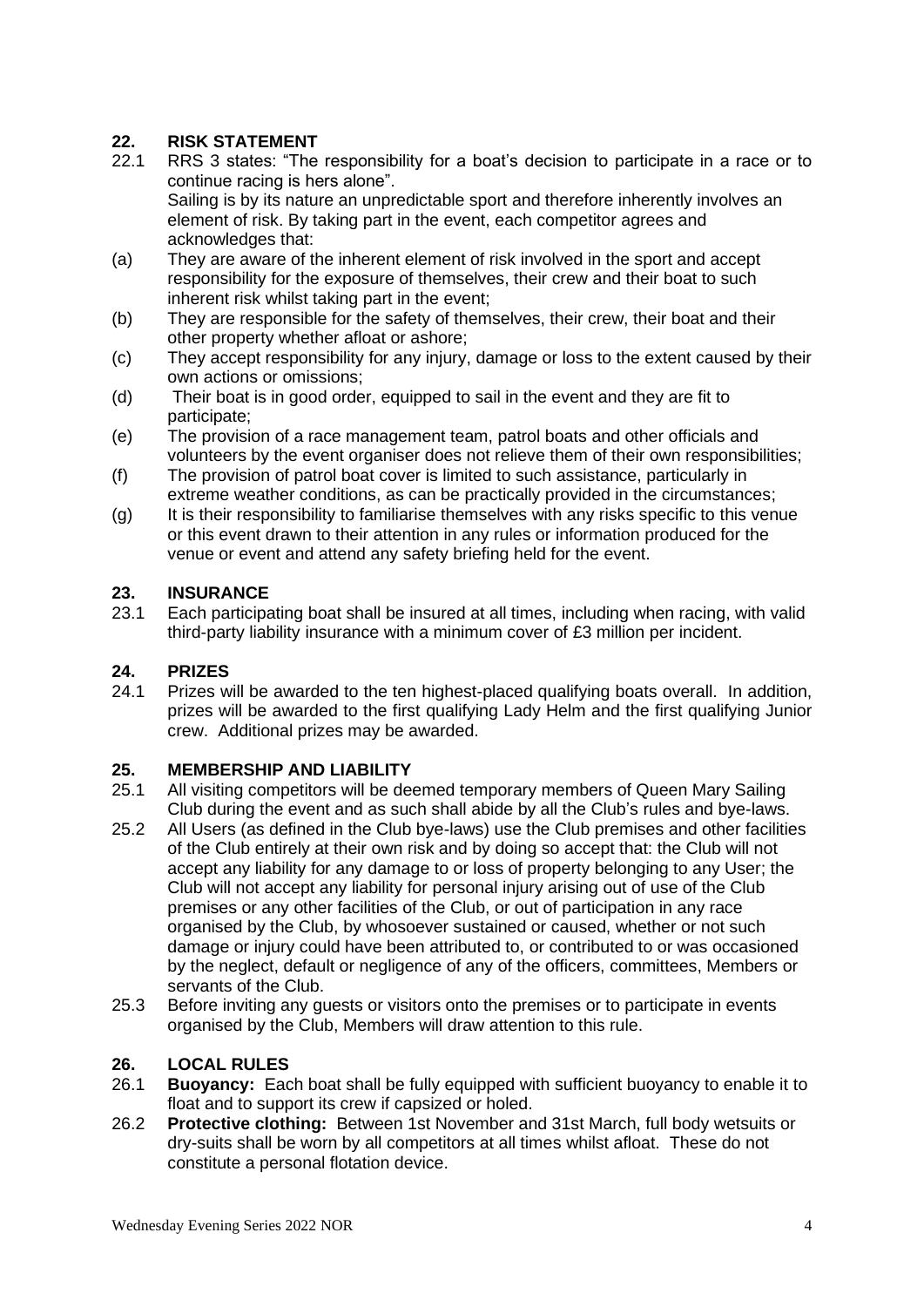26.3 **Invasive Species:** In accordance with Environment Agency guidelines and to prevent the spread of invasive species, QMSC is adhering to the CHECK CLEAN DRY principle. Details are at [https://www.queenmary.org.uk/club/environmental](https://www.queenmary.org.uk/club/environmental-impact/)[impact/.](https://www.queenmary.org.uk/club/environmental-impact/) Please make sure your boat has been clean and dry for 2 days prior to your arrival and is washed and dried before returning to other venues.

**For further information please contact the QMSC office on 01784 248881**.